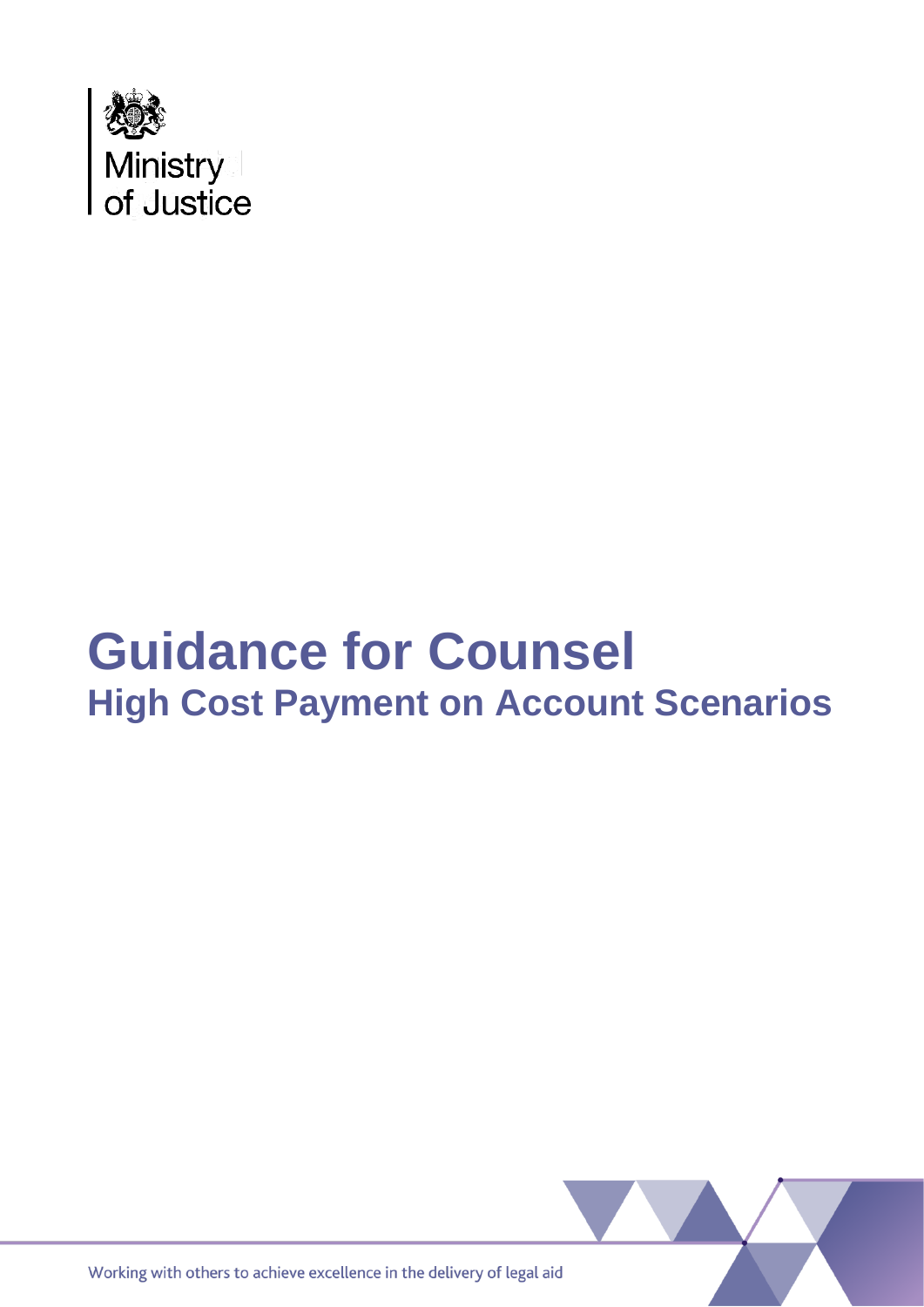# **Background**

Currently when Counsel have claimed a High Cost 100% Payment on Account (POA) they must then submit a Final Bill on CCMS to close out their side of the case. CCMS will only recoup Counsel POA however when a Final Bill has been paid to the Solicitor. This has led to issues with double payments to Counsel.

We want to avoid Counsel being paid 100% POA and a Final Payment whilst ensuring we don't cause a large recoupment in Counsel's account by paying Solicitors Final Bill without Counsel being fully paid.

## **What and when to claim**

#### **Scenario 1**

Counsel has an agreed events contract. Fees for pre-contract work claimed and paid under FAS.

Counsel now wishes to claim their fees as a 100% POA for the total contract figure at events.

#### **Action:**

- since we have already paid FAS; Counsel should claim the 100% POA for the remaining fees outstanding after deducting the FAS payments made
- for example; Counsel has a contract for £15000. FAS payments already made for £8000; Counsel claims POA for only £7000
- when it comes to final billing; Counsel submits a bill again for the balance left outstanding and does so only when the Solicitors final bill is submitted to avoid being double paid. Any bills submitted where the Solicitor's final claim cannot be paid at the same time will be rejected with a non-KPI code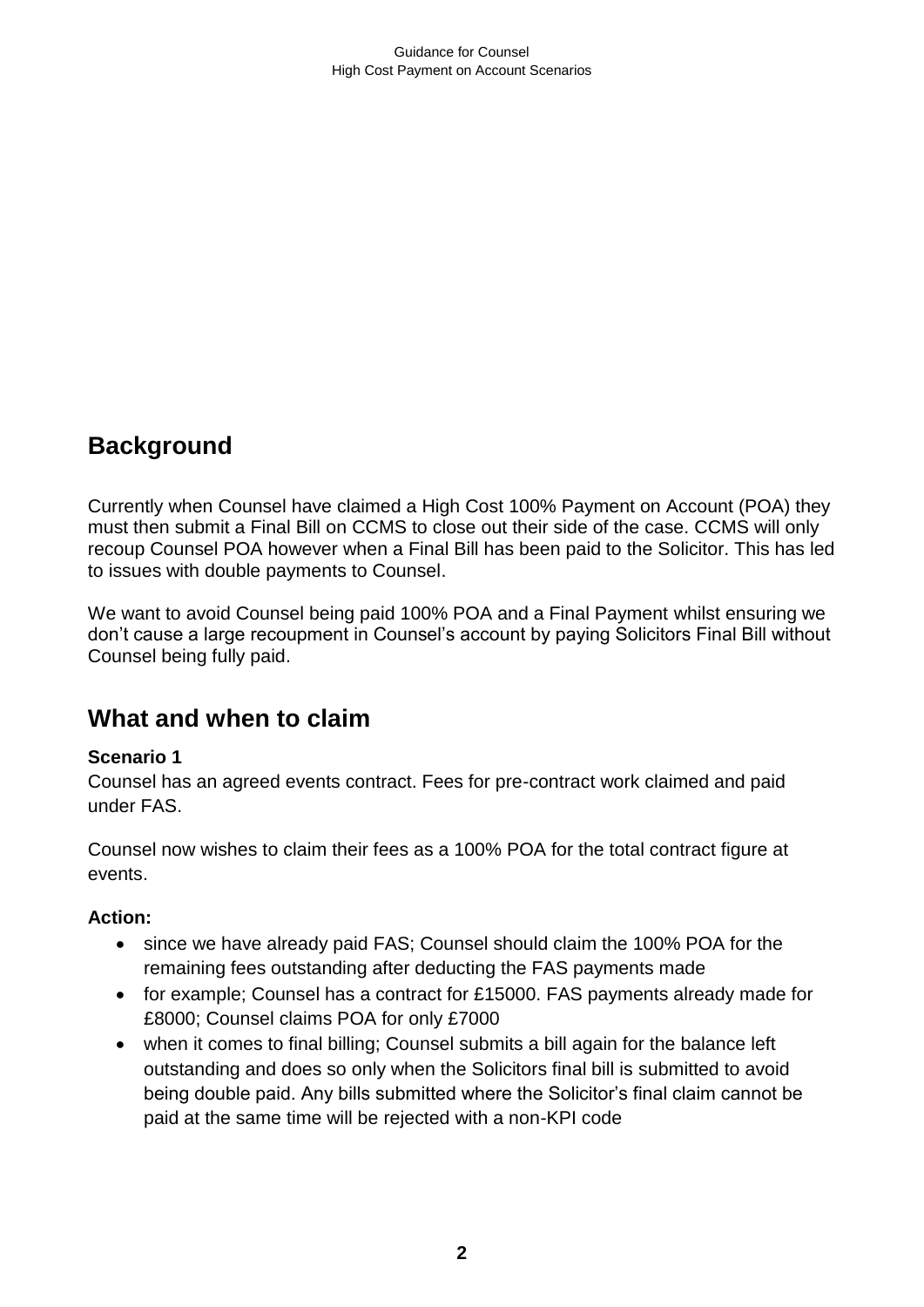#### Guidance for Counsel High Cost Payment on Account Scenarios

## **Scenario 2**

Counsel has an agreed events contract and full fees will be at events. No FAS has been paid previously.

Counsel now wishes to claim 100% POA.

#### **Action:**

- counsel claims 100% POA for their full fees
- counsel then waits till the Solicitor final claim has been submitted to claim the final costs
- any final claims from Counsel will be rejected with non-KPI code to avoid any potential duplicate payments if the Solicitor final bill isn't able to be paid

### **Scenario 3**

Counsel has agreed contract at FAS rates throughout.

Counsel wishes to claim their remaining fees under FAS.

#### **Action:**

• with the new default cost limit of £32,500; Counsel can be allocated costs by the Solicitor and claim their remaining FAS payments at any time

#### **Scenario 4**

Queens Counsel Fees have been agreed at FGF Rates but not as part of an events case contract.

Counsel wishes to claim a POA for their work.

#### **Action:**

• Counsel can claim 75% for their work as per the relevant quick guide which can be found here:

[https://ccmstraining.justice.gov.uk/\\_\\_data/assets/pdf\\_file/0012/8022/Advocate-100-](https://ccmstraining.justice.gov.uk/__data/assets/pdf_file/0012/8022/Advocate-100-POAs.pdf) [POAs.pdf](https://ccmstraining.justice.gov.uk/__data/assets/pdf_file/0012/8022/Advocate-100-POAs.pdf)

• counsel should only submit their final claim for the total fees when the Solicitor final bill has been submitted. Any final Counsel claims submitted which cannot be processed at the same time as the Solicitor final will be rejected with a non-KPI code to avoid 150% payments

#### **Scenario 5**

Counsel has an agreed contract figure at events and a final CCFS plan has been agreed.

Counsel does not wish to claim a 100% POA but want to bill their final fees.